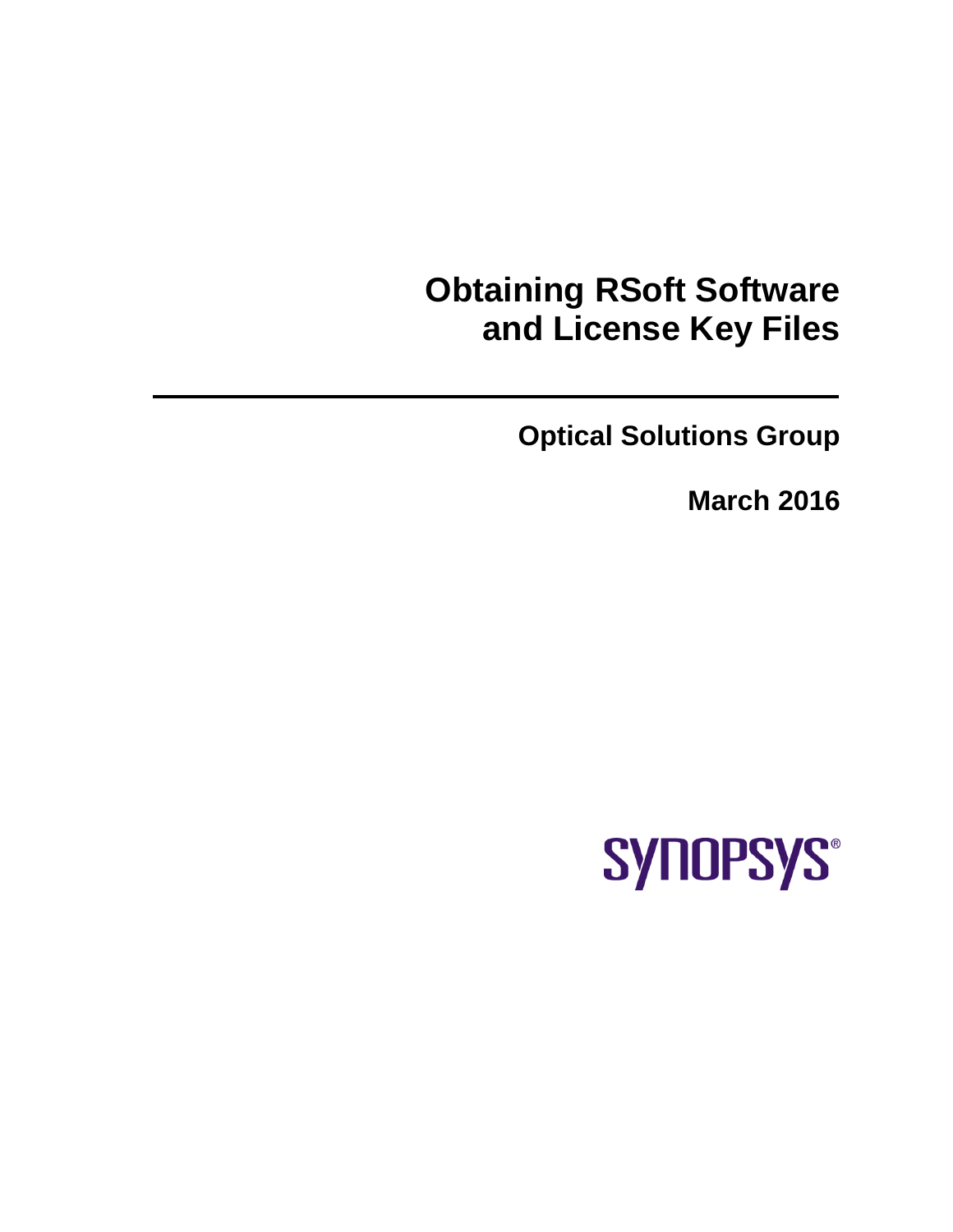#### **Copyright Notice and Proprietary Information**

Copyright © 2015 Synopsys, Inc. All rights reserved. This software and documentation contain confidential and proprietary information that is the property of Synopsys, Inc. The software and documentation are furnished under a license agreement and may be used or copied only in accordance with the terms of the license agreement. No part of the software and documentation may be reproduced, transmitted, or translated, in any form or by any means, electronic, mechanical, manual, optical, or otherwise, without prior written permission of Synopsys, Inc., or as expressly provided by the license agreement.

#### Right to Copy Documentation

The license agreement with Synopsys permits licensee to make copies of the documentation for its internal use only. Each copy shall include all copyrights, trademarks, service marks, and proprietary rights notices, if any. Licensee must assign sequential numbers to all copies. These copies shall contain the following legend on the cover page:

> "This document is duplicated with the permission of Synopsys, Inc., for the exclusive use of and its employees. This is copy number

#### Destination Control Statement

All technical data contained in this publication is subject to the export control laws of the United States of America. Disclosure to nationals of other countries contrary to United States law is prohibited. It is the reader's responsibility to determine the applicable regulations and to comply with them.

#### Disclaimer

SYNOPSYS, INC., AND ITS LICENSORS MAKE NO WARRANTY OF ANY KIND, EXPRESS OR IMPLIED, WITH REGARD TO THIS MATERIAL, INCLUDING, BUT NOT LIMITED TO, THE IMPLIED WARRANTIES OF MERCHANTABILITY AND FITNESS FOR A PARTICULAR PURPOSE.

#### **Trademarks**

Synopsys' company and certain product names are trademarks of Synopsys, as set forth at: http://www.synopsys.com/Company/Pages/Trademarks.aspx. All other product or company names may be trademarks of their respective owners.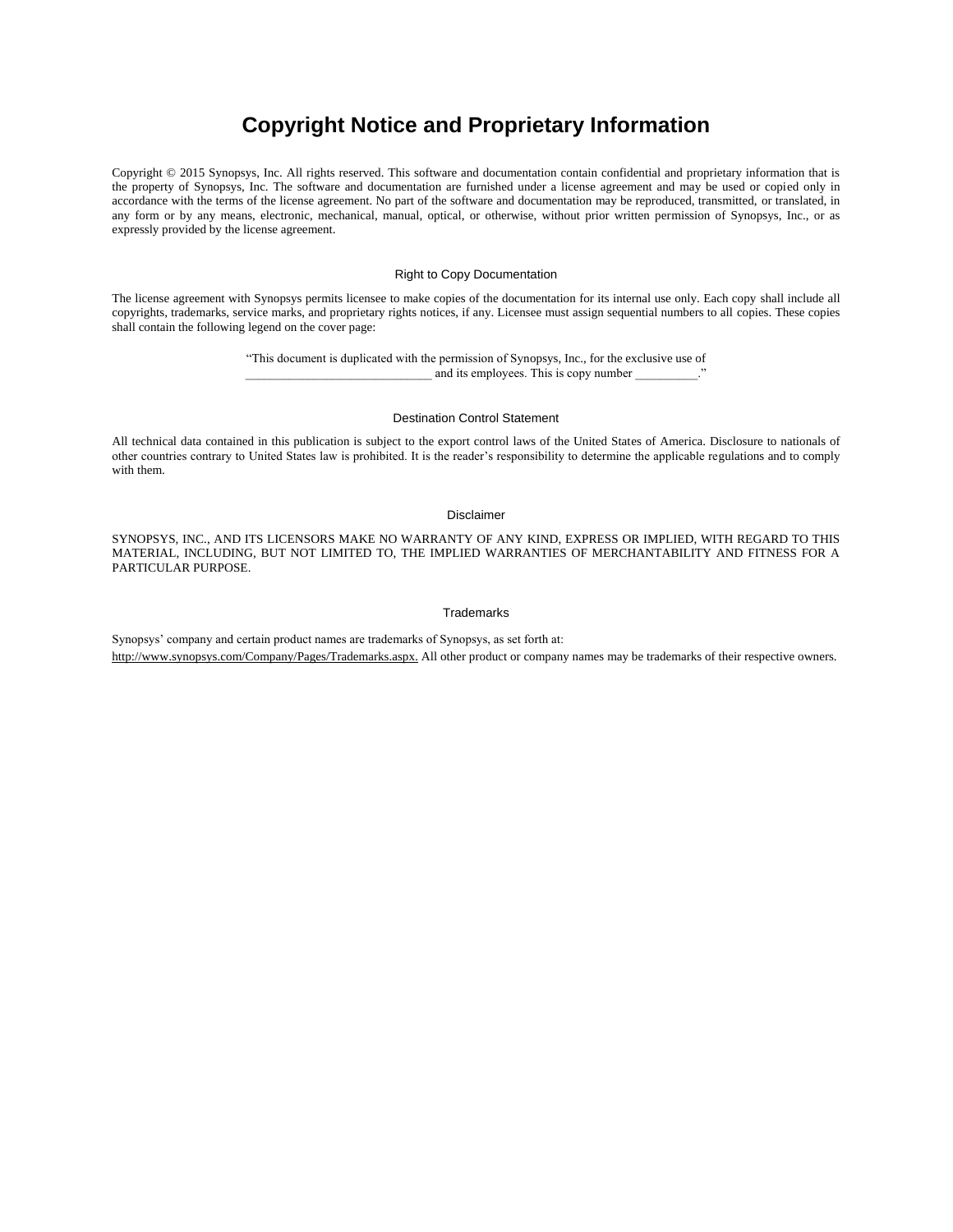## **Table of Contents**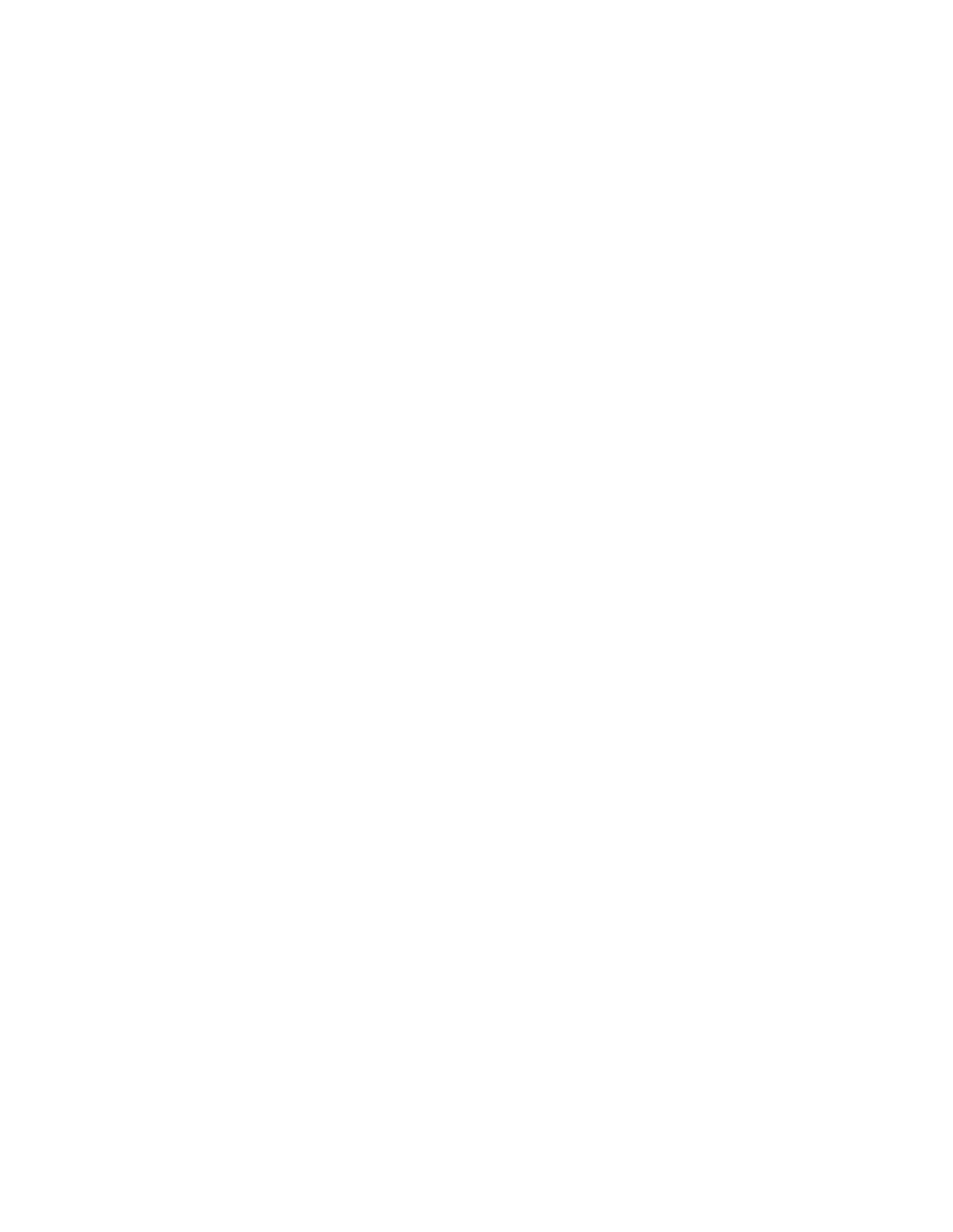### <span id="page-4-0"></span>**Introduction**

Customers in Direct-Sales regions (USA and some other countries) who have purchased copies of the RSoft software from Synopsys can download installation files and License Key files from the Synopsys SolvNet web site. Customers in Distributor-Sales regions (see [optics.synopsys.com](http://optics.synopsys.com/) for a complete list of distributors for the RSoft products) should contact their Distributor for access to these items.

# <span id="page-4-1"></span>**Signing Up for a SolvNet Account**

1. Go to [solvnet.synopsys.com](http://solvnet.synopsys.com/) and click the **Sign Up Now** button.



- 2. Click the **Sign Up for an Account** button.
- 3. A corporate email address is required to register for SolvNet. For example, an address like [johnsmith@yourcompany.com](mailto:johnsmith@yourcompany.com) is valid, whereas public-domain email addresses such as [johnsmith@gmail.com](mailto:johnsmith@gmail.com) or [johnsmith@yahoo.com](mailto:johnsmith@yahoo.com) cannot be used. Note that Synopsys has changed the SolvNet access policy for Universities, contact [rsoft\\_support@synopsys.com](mailto:rsoft_support@synopsys.com) if you need assistance.
- 4. During the registration process, you will need to enter your company's Site ID. If you do not know your Site ID, email [securelogin@synopsys.com](mailto:securelogin@synopsys.com) to request it. Be sure to include your company name and address in your email request.
- 5. After you submit your information, you will receive a confirmation email from SolvNet within 24 hours with instructions for completing the registration process.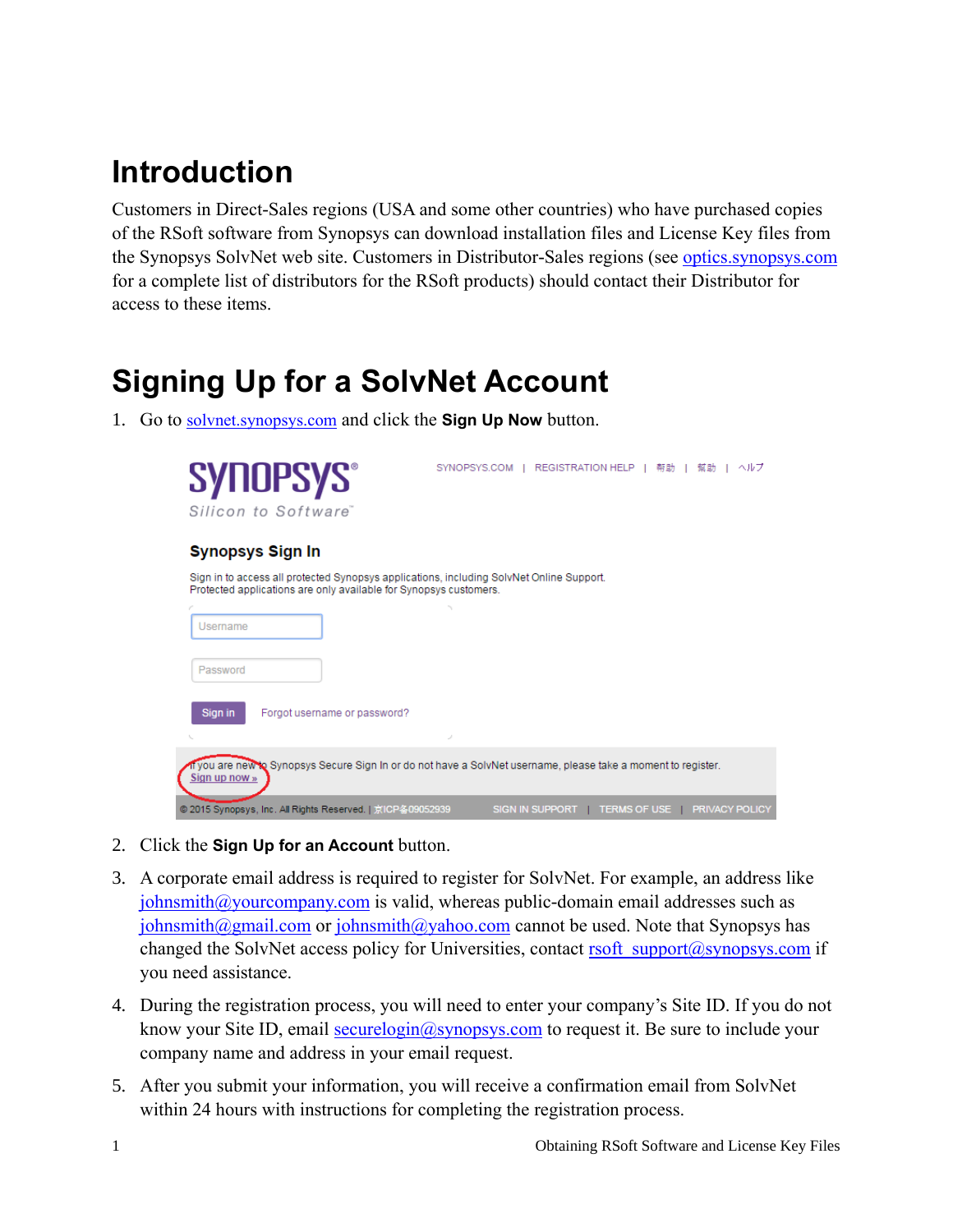### <span id="page-5-0"></span>**Downloading RSoft Products from SolvNet**

- 1. Log into SolvNet ([solvnet.synopsys.com](http://solvnet.synopsys.com/)) using your SolvNet account.
- 2. From the SolvNet homepage, click the **Downloads** tab.

| SolvNet <sup>®</sup>                                                 |                                          |                                                    |           |          |          |                      |
|----------------------------------------------------------------------|------------------------------------------|----------------------------------------------------|-----------|----------|----------|----------------------|
|                                                                      |                                          |                                                    |           |          |          | SYNOPSYS.COM   FEEDB |
| A                                                                    | Documentation                            | Support                                            | Downloads |          | Training | Method               |
| <b>SEARCH</b><br>AUTOCOMPLETE ON<br>> Search Help (?)<br>> Search IP |                                          | <b>SELECT TYPE</b><br>Articles and Documentation ▼ | Go        | Advanced |          |                      |
| New/Updated Articles                                                 | Select Your Products   More New Articles | <b>Saved Articles</b>                              |           |          |          |                      |

3. The list of Synopsys products displayed will contain all the products currently licensed at your organization's location. Select the product you wish to download.

| SolvNet <sup>®</sup>                |                                                 |         |                  | Search SolvNet            |                                                      |                                                  | Go         | Advanced |
|-------------------------------------|-------------------------------------------------|---------|------------------|---------------------------|------------------------------------------------------|--------------------------------------------------|------------|----------|
|                                     |                                                 |         |                  |                           | SYNOPSYS.COM   FEEDBACK   SITE MAP   HELP   SIGN OUT |                                                  |            |          |
|                                     | Documentation                                   | Support | <b>Downloads</b> | Training                  | Methodology                                          |                                                  | My Profile |          |
| <b>DOWNLOADS</b><br><b>HOME</b>     |                                                 |         |                  |                           |                                                      |                                                  |            |          |
|                                     | My Product Releases My Newest Releases          |         |                  |                           |                                                      |                                                  |            |          |
| <b>My Product Releases</b>          |                                                 |         |                  | <b>TP Products</b>        |                                                      | 2014.12 Release Requires<br>Installer 3.2        |            |          |
|                                     | New! indicates new release within past 45 days. |         |                  | <b>Search for IP</b>      |                                                      | Download Now                                     |            |          |
| <b>CODE V</b>                       |                                                 |         |                  | <b>Analog IP Selector</b> |                                                      |                                                  |            |          |
| <b>LightTools</b>                   |                                                 |         |                  |                           | <b>Memory &amp; Logic IP Selector</b>                | <b>CODE V. LightTools, RSoft,</b>                |            |          |
| <b>RSoft Component Design Suite</b> |                                                 |         |                  | <b>My Site IP</b>         |                                                      | and Lucid Shape Users<br><b>Customer Support</b> |            |          |
| <b>RSoft System Tools</b>           |                                                 |         |                  |                           |                                                      |                                                  |            |          |
|                                     | <b>Synopsys Common Licensing</b>                |         |                  |                           |                                                      |                                                  |            |          |
| <b>Synopsys Installer</b>           |                                                 |         |                  |                           |                                                      | <b>Missing Product?</b><br>Contact Us            |            |          |

4. Select the version of the product that you would like to download.

| <b>HOME</b><br>DOWNLOADS<br>$\ddot{\phantom{1}}$ |
|--------------------------------------------------|
| My Product Releases My Newest Releases           |
| <b>RSoft Component Design Suite</b>              |
| Choose your version number from the list below.  |
| 2015.06-2 NEW!                                   |
| 2015.06-1                                        |
| 2015.06                                          |
| 2014.09-1                                        |
| 2014.09                                          |
| 2013.12-2                                        |
| 2013.12                                          |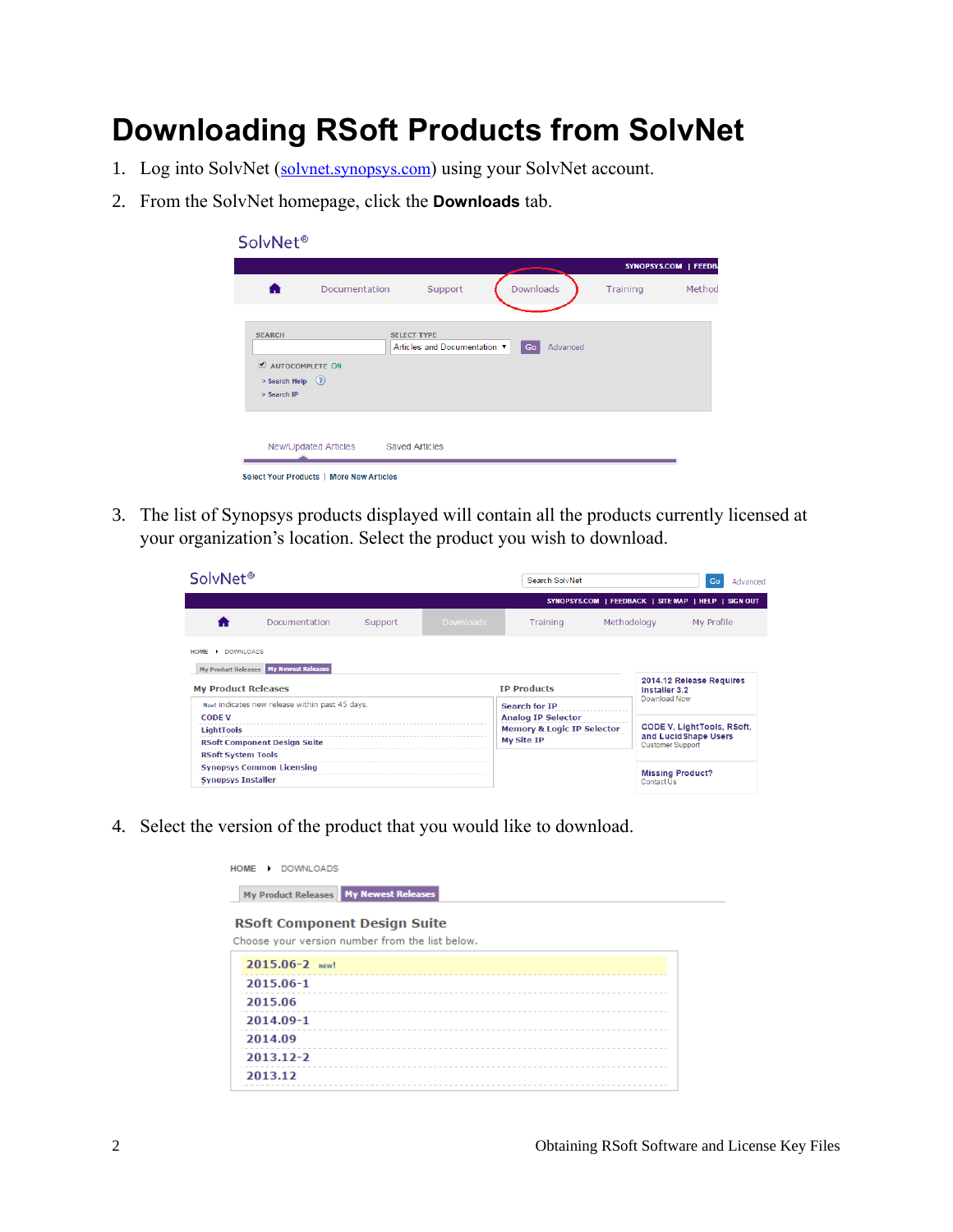- 5. Click the **Download Here** button. Note that you can **Sign Up** to receive automatic notifications from SolvNet when new versions of this Synopsys product are released.
- 6. Read and click the **Yes, I Agree to the Above Terms** for Synopsys' Electronic Software Transfer (EST).
- 7. Look through the list of files and use the **Download** button(s) to download the files that you need. For some of the RSoft products, both Windows and Linux versions will be shown for download. You will only be able to use the Linux version if you are licensed for it separately. If needed, you can also download the latest copy of the RSoft Installation Guide.

| <b>Product Listing:</b>                                                                                                                                                                                             | RSoft Component Design Suite ▼   <br>Other Products |                      |  |  |  |  |  |  |
|---------------------------------------------------------------------------------------------------------------------------------------------------------------------------------------------------------------------|-----------------------------------------------------|----------------------|--|--|--|--|--|--|
| Version:                                                                                                                                                                                                            | photonic v2015.06-2.auth ▼                          |                      |  |  |  |  |  |  |
| HTTP may be used for downloads from the rev, rev_o, rev_a, ip, exp, la and auth directories.<br><b>Explanation of EST directories</b><br>For downloads from the / pub directory use FTP connection ftp.synopsys.com |                                                     |                      |  |  |  |  |  |  |
| <b>Action</b>                                                                                                                                                                                                       | File                                                | <b>Size</b>          |  |  |  |  |  |  |
| <b>Download</b>                                                                                                                                                                                                     | ReleaseNotes2015 06-2.txt                           | File size: 13 KB     |  |  |  |  |  |  |
| <b>Download</b>                                                                                                                                                                                                     | RSoftInstallation.pdf                               | File size: 671 KB    |  |  |  |  |  |  |
| <b>Download</b>                                                                                                                                                                                                     | rsoft component 2015 06-2-64.bin                    | File size: 323 MB    |  |  |  |  |  |  |
| Download                                                                                                                                                                                                            | rsoft component 2015 06-2-64.exe                    | File size: 336 MB    |  |  |  |  |  |  |
| Download                                                                                                                                                                                                            | checksum info.txt                                   | File size: 289 Bytes |  |  |  |  |  |  |

- 8. You should go back to Step 3 in this section and repeat Steps 3-7 for any other products that you need to install:
	- **Windows Installations:** You will need to download only the RSoft component or system installers. The required Synopsys Common Licensing (SCL) installer is included in the RSoft installer.
	- **Linux Installations:** You will need to download the RSoft component or system installers, Synopsys Common Licensing (SCL), and the Synopsys Installer.

See the RSoft Installation Guide for a complete list of installation requirements.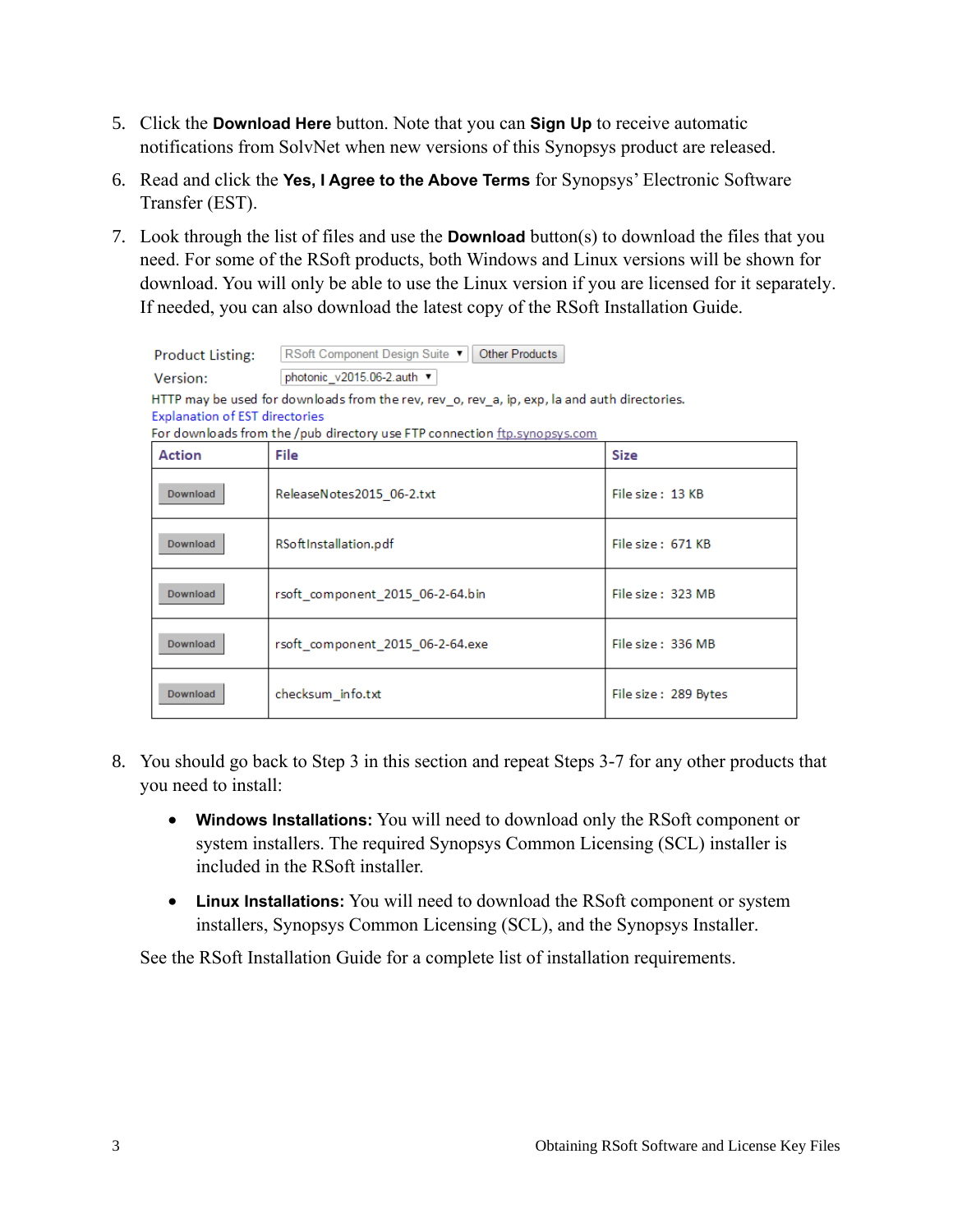### <span id="page-7-0"></span>**Using SmartKeys to Download License Key Files**

A License Key File is a file that contains licensing information that corresponds to your RSoft license. The SmartKeys web interface on Synopsys' SolvNet website can be used to obtain license key files:

1. Go to the SmartKeys page on SolvNet [\(solvnet.synopsys.com/SmartKeys\)](http://solvnet.synopsys.com/SmartKeys). You can also get there by going to the SolvNet Downloads page and clicking the SmartKeys link in the lower right column.

| SYNOPSYS.COM   FEEDBACK   SITE MAP   HELP   SIGN OUT<br>Documentation<br>Methodology<br>My Profile<br>Support<br><b>Downloads</b><br>A<br>Training<br>HOME I DOWNLOADS<br>My Product Releases My Newest Releases<br>2014.12 Release Requires<br><b>My Product Releases</b><br><b>IP Products</b><br>Installer 3.2<br>Download Now<br>New! indicates new release within past 45 days.<br><b>Search for TP</b><br><b>Analog IP Selector</b><br><b>CODE V</b><br><b>CODE V, LightTools, RSoft,</b><br><b>Memory &amp; Logic IP Selector</b><br><b>LightTools</b><br>and Lucid Shape Users<br>My Site IP<br><b>RSoft Component Design Suite</b><br><b>Customer Support</b><br><b>RSoft System Tools</b><br><b>Synopsys Common Licensing</b><br><b>Missing Product?</b><br><b>Synopsys Installer</b><br>Contact Us<br><b>DOWNLOADS FAQ</b><br>٠<br><b>MEDIACENTER</b><br>n<br><b>LICENSING AND</b><br>۰<br><b>INSTALLATION</b><br><b>SMARTKEYS</b><br><b>SUPPORTED OPERATING</b><br>٠ | SolvNet <sup>®</sup> |  |  |  | Search SolvNet |  |                | Go | Advanced |
|----------------------------------------------------------------------------------------------------------------------------------------------------------------------------------------------------------------------------------------------------------------------------------------------------------------------------------------------------------------------------------------------------------------------------------------------------------------------------------------------------------------------------------------------------------------------------------------------------------------------------------------------------------------------------------------------------------------------------------------------------------------------------------------------------------------------------------------------------------------------------------------------------------------------------------------------------------------------------------|----------------------|--|--|--|----------------|--|----------------|----|----------|
|                                                                                                                                                                                                                                                                                                                                                                                                                                                                                                                                                                                                                                                                                                                                                                                                                                                                                                                                                                                  |                      |  |  |  |                |  |                |    |          |
|                                                                                                                                                                                                                                                                                                                                                                                                                                                                                                                                                                                                                                                                                                                                                                                                                                                                                                                                                                                  |                      |  |  |  |                |  |                |    |          |
|                                                                                                                                                                                                                                                                                                                                                                                                                                                                                                                                                                                                                                                                                                                                                                                                                                                                                                                                                                                  |                      |  |  |  |                |  |                |    |          |
|                                                                                                                                                                                                                                                                                                                                                                                                                                                                                                                                                                                                                                                                                                                                                                                                                                                                                                                                                                                  |                      |  |  |  |                |  |                |    |          |
|                                                                                                                                                                                                                                                                                                                                                                                                                                                                                                                                                                                                                                                                                                                                                                                                                                                                                                                                                                                  |                      |  |  |  |                |  |                |    |          |
|                                                                                                                                                                                                                                                                                                                                                                                                                                                                                                                                                                                                                                                                                                                                                                                                                                                                                                                                                                                  |                      |  |  |  |                |  |                |    |          |
|                                                                                                                                                                                                                                                                                                                                                                                                                                                                                                                                                                                                                                                                                                                                                                                                                                                                                                                                                                                  |                      |  |  |  |                |  |                |    |          |
|                                                                                                                                                                                                                                                                                                                                                                                                                                                                                                                                                                                                                                                                                                                                                                                                                                                                                                                                                                                  |                      |  |  |  |                |  |                |    |          |
|                                                                                                                                                                                                                                                                                                                                                                                                                                                                                                                                                                                                                                                                                                                                                                                                                                                                                                                                                                                  |                      |  |  |  |                |  |                |    |          |
|                                                                                                                                                                                                                                                                                                                                                                                                                                                                                                                                                                                                                                                                                                                                                                                                                                                                                                                                                                                  |                      |  |  |  |                |  |                |    |          |
|                                                                                                                                                                                                                                                                                                                                                                                                                                                                                                                                                                                                                                                                                                                                                                                                                                                                                                                                                                                  |                      |  |  |  |                |  |                |    |          |
|                                                                                                                                                                                                                                                                                                                                                                                                                                                                                                                                                                                                                                                                                                                                                                                                                                                                                                                                                                                  |                      |  |  |  |                |  |                |    |          |
|                                                                                                                                                                                                                                                                                                                                                                                                                                                                                                                                                                                                                                                                                                                                                                                                                                                                                                                                                                                  |                      |  |  |  |                |  |                |    |          |
|                                                                                                                                                                                                                                                                                                                                                                                                                                                                                                                                                                                                                                                                                                                                                                                                                                                                                                                                                                                  |                      |  |  |  |                |  |                |    |          |
|                                                                                                                                                                                                                                                                                                                                                                                                                                                                                                                                                                                                                                                                                                                                                                                                                                                                                                                                                                                  |                      |  |  |  |                |  |                |    |          |
|                                                                                                                                                                                                                                                                                                                                                                                                                                                                                                                                                                                                                                                                                                                                                                                                                                                                                                                                                                                  |                      |  |  |  |                |  |                |    |          |
|                                                                                                                                                                                                                                                                                                                                                                                                                                                                                                                                                                                                                                                                                                                                                                                                                                                                                                                                                                                  |                      |  |  |  |                |  |                |    |          |
|                                                                                                                                                                                                                                                                                                                                                                                                                                                                                                                                                                                                                                                                                                                                                                                                                                                                                                                                                                                  |                      |  |  |  |                |  |                |    |          |
|                                                                                                                                                                                                                                                                                                                                                                                                                                                                                                                                                                                                                                                                                                                                                                                                                                                                                                                                                                                  |                      |  |  |  |                |  | <b>SYSTEMS</b> |    |          |

2. On the SmartKeys page, click the **Key Retrieval** link.



DESIGNWARE EST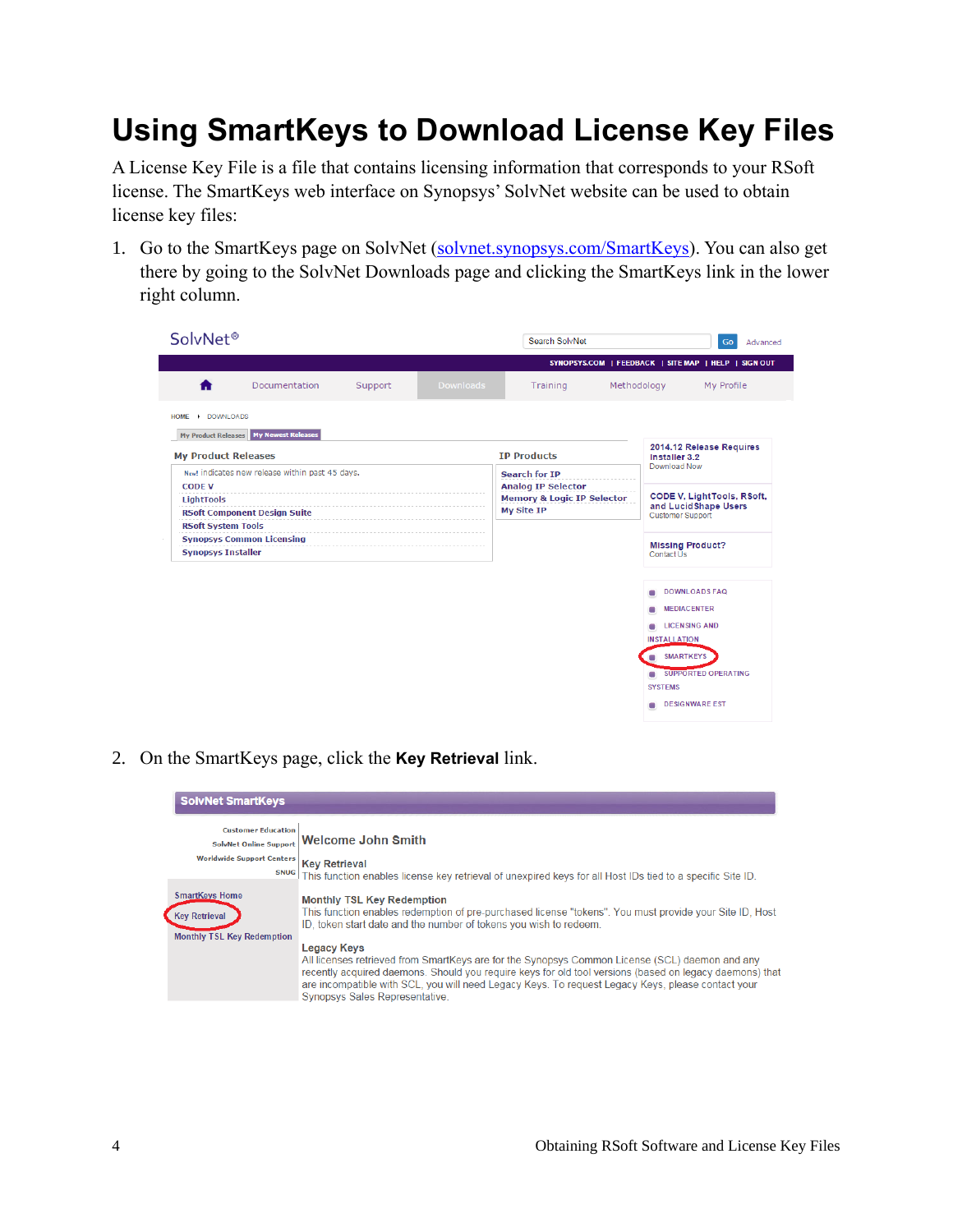3. If you would like to download license key files for *all Synopsys products* licensed at your site, simply click the **Retrieve Licenses** button. If you want to obtain a license key file for a specific Host ID, enter the **Host ID** and then click **Retrieve Licenses**.

| <b>Customer Education</b>         |                                                                                                            |
|-----------------------------------|------------------------------------------------------------------------------------------------------------|
| <b>SolvNet Online Support</b>     | <b>Key Retrieval</b>                                                                                       |
| <b>Worldwide Support Centers</b>  |                                                                                                            |
| <b>SNUG</b>                       | Site ID - Retrieve keys for site IDs for which you are registered. Multiple site IDs may be selected using |
| <b>SmartKeys Home</b>             | the Ctrl or Shift key. You may register for additional site IDs by updating your SolvNet profile.          |
| <b>Key Retrieval</b>              | Host ID (optional) – Retrieve a key for a specific host ID. CODE V & LightTools Users: Click here for      |
|                                   | information on obtaining the host ID.                                                                      |
| <b>Monthly TSL Key Redemption</b> |                                                                                                            |
|                                   | <b>KEY RETRIEVAL</b>                                                                                       |
|                                   | Site ID <sup>*</sup><br>$\overline{\phantom{a}}$<br>your site id                                           |
|                                   | Site ID (Override)                                                                                         |
|                                   | Host ID (Optional)                                                                                         |
|                                   | <b>Attachment Option</b> *<br><b>Text Format</b><br>▼                                                      |
|                                   | * represents mandatory field                                                                               |
|                                   | Retrieve Dicenses Reset Help<br><b>Bac</b>                                                                 |

<span id="page-8-0"></span>4. You will receive a separate email for each Host ID you have requested. Save this file to a convenient location on your computer for use during the RSoft product installation.

## **Installing RSoft Software**

The basic installation instructions are:

- **Windows Installations:** run the RSoft installer as administrator. It will guide you through the installation process. Additional details can be found in the RSoft Installation Guide.
- **Linux Installations:** See the RSoft Installation Guide for complete instructions.

The RSoft Installation Guide can be downloaded from SolvNet or, after installation, can be found at <rsoft\_dir>\docs\install.pdf where <rsoft\_dir> is the RSoft installation directory (C: \RSoft) by default.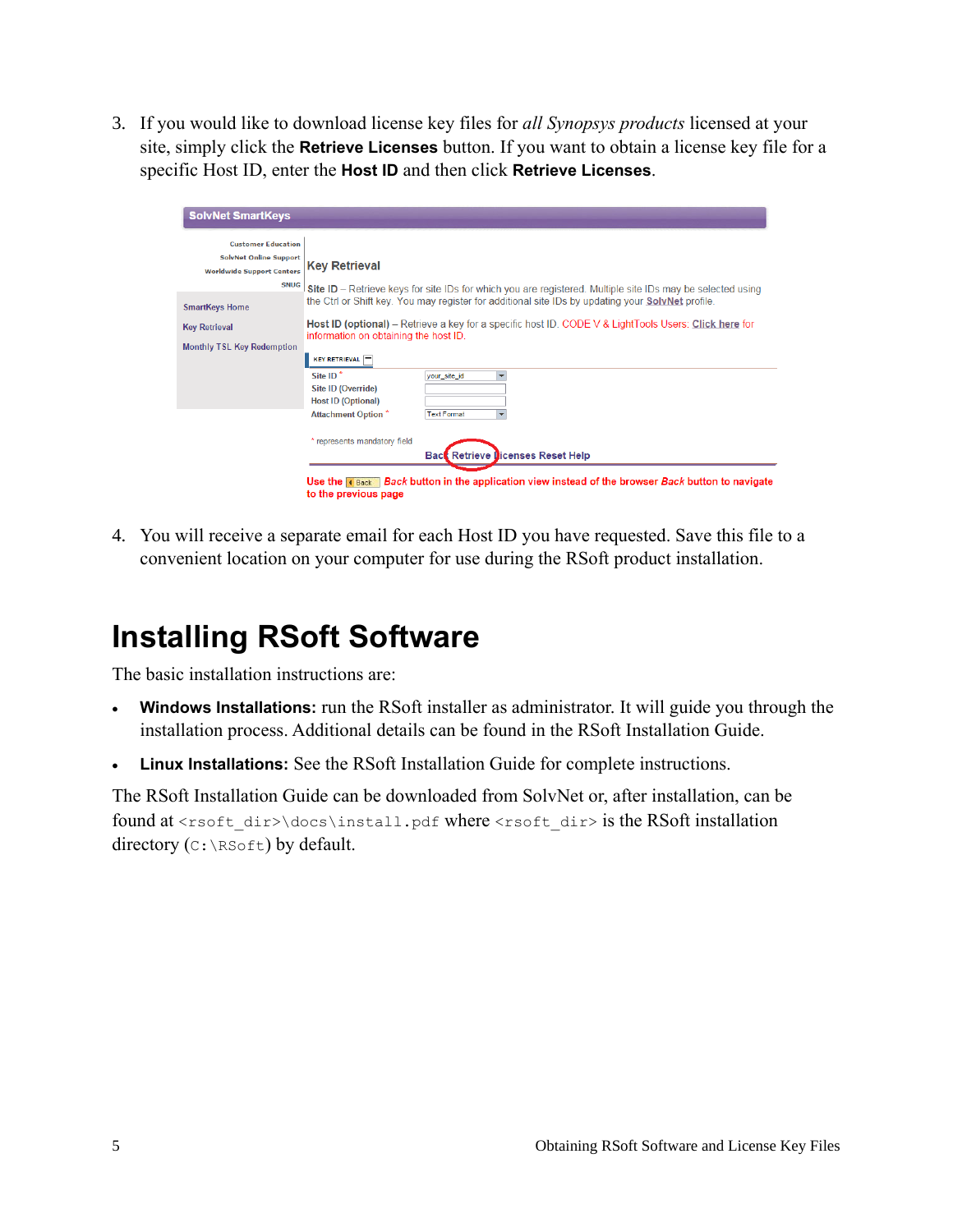### <span id="page-9-0"></span>**Ordering Tangible Media (CDs)**

If needed, you can order installation CDs for your Synopsys' Products from SolvNet:

1. From the SolvNet homepage, click the **Downloads** tab.

| SolvNet <sup>®</sup>                                                    |                |                                                    |           |          |          |                      |
|-------------------------------------------------------------------------|----------------|----------------------------------------------------|-----------|----------|----------|----------------------|
|                                                                         |                |                                                    |           |          |          | SYNOPSYS.COM   FEEDB |
|                                                                         | Documentation  | Support                                            | Downloads |          | Training | Method               |
| <b>SEARCH</b><br>AUTOCOMPLETE ON<br>> Search Help (?)<br>> Search IP    |                | <b>SELECT TYPE</b><br>Articles and Documentation ▼ | Go        | Advanced |          |                      |
| New/Updated Articles<br><b>Select Your Products   More New Articles</b> | Saved Articles |                                                    |           |          |          |                      |

2. Click the **MediaCenter** link in the lower right corner of the download page.

| SolvNet <sup>®</sup>       |                                                 |         |                  | Search SolvNet                        |                         | Go<br>Advanced                                             |  |  |
|----------------------------|-------------------------------------------------|---------|------------------|---------------------------------------|-------------------------|------------------------------------------------------------|--|--|
|                            |                                                 |         |                  |                                       |                         | SYNOPSYS.COM   FEEDBACK   SITE MAP   HELP   SIGN OUT       |  |  |
| A                          | Documentation                                   | Support | <b>Downloads</b> | Training                              | Methodology             | My Profile                                                 |  |  |
| <b>HOME</b><br>DOWNLOADS   |                                                 |         |                  |                                       |                         |                                                            |  |  |
|                            | My Product Releases My Newest Releases          |         |                  |                                       |                         |                                                            |  |  |
| <b>My Product Releases</b> |                                                 |         |                  | <b>IP Products</b>                    |                         | 2014.12 Release Requires<br>Installer 3.2                  |  |  |
|                            | New! indicates new release within past 45 days. |         |                  | <b>Search for IP</b>                  |                         | Download Now                                               |  |  |
| <b>CODE V</b>              |                                                 |         |                  | <b>Analog IP Selector</b>             |                         |                                                            |  |  |
| <b>LightTools</b>          |                                                 |         |                  | <b>Memory &amp; Logic IP Selector</b> |                         | <b>CODE V, LightTools, RSoft,</b><br>and Lucid Shape Users |  |  |
|                            | <b>RSoft Component Design Suite</b>             |         |                  | <b>My Site IP</b>                     | <b>Customer Support</b> |                                                            |  |  |
| <b>RSoft System Tools</b>  |                                                 |         |                  |                                       |                         |                                                            |  |  |
| <b>Synopsys Installer</b>  | <b>Synopsys Common Licensing</b>                |         |                  |                                       |                         | <b>Missing Product?</b>                                    |  |  |
|                            |                                                 |         |                  |                                       |                         | Contact Us                                                 |  |  |
|                            |                                                 |         |                  |                                       |                         |                                                            |  |  |
|                            |                                                 |         |                  |                                       |                         | <b>DOWNLOADS FAQ</b>                                       |  |  |
|                            |                                                 |         |                  |                                       |                         | <b>MEDIACENTER</b>                                         |  |  |
|                            |                                                 |         |                  |                                       |                         | <b>LICENSING AND</b>                                       |  |  |
|                            |                                                 |         |                  |                                       |                         | <b>INSTALLATION</b>                                        |  |  |
|                            |                                                 |         |                  |                                       |                         | <b>SMARTKEYS</b>                                           |  |  |
|                            |                                                 |         |                  |                                       |                         | <b>SUPPORTED OPERATING</b><br>٠                            |  |  |
|                            |                                                 |         |                  |                                       |                         | <b>SYSTEMS</b>                                             |  |  |

3. Select the Synopsys Tools that you would like included on the CD. If you have a Linux license, be sure to include Synopsys Common Licensing (SCL) and the Synopsys Installer since it is required for installing on Linux.

DESIGNWARE EST